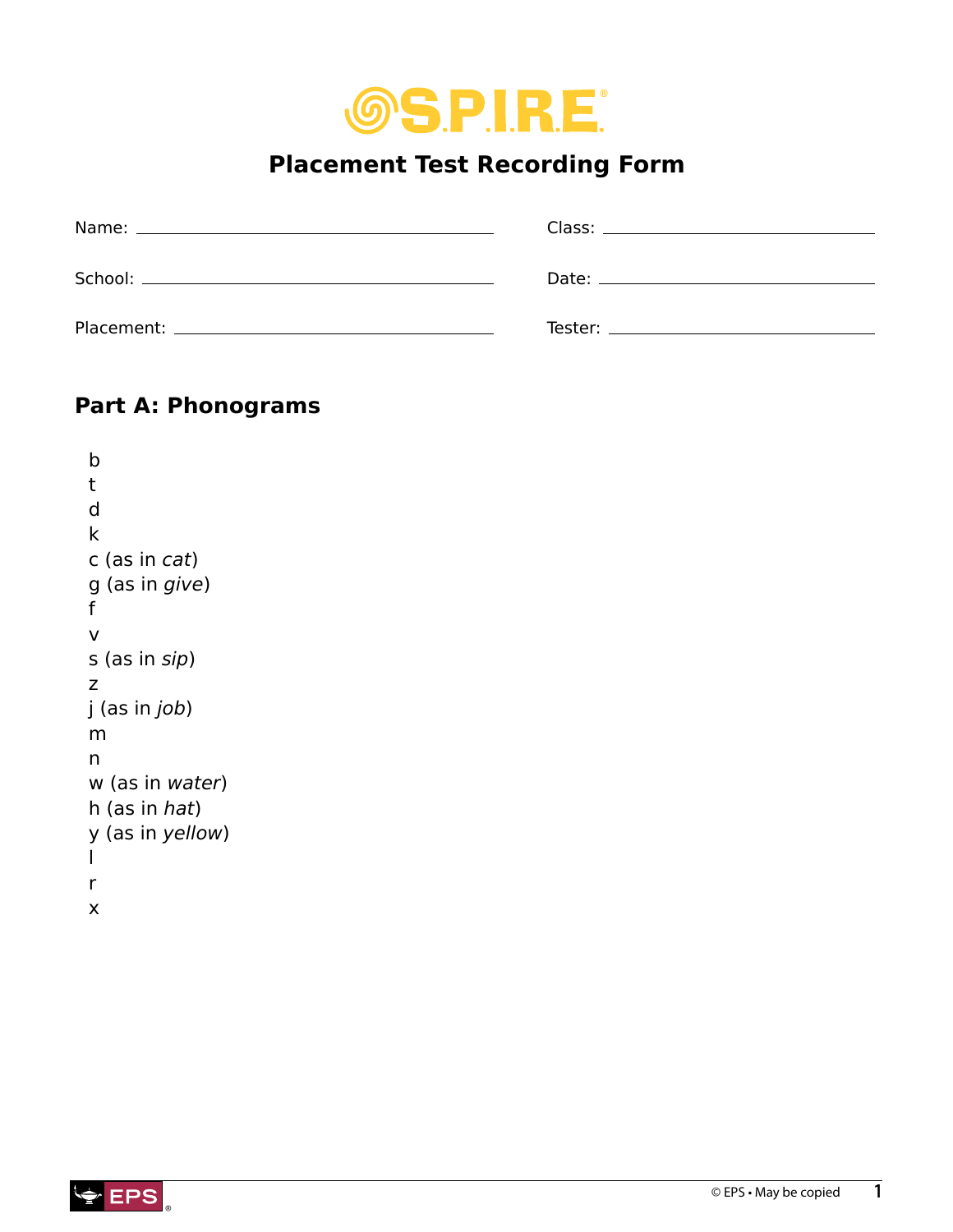# **Part B: Word Lists**

### **Level 1**

## **64 Items**

Discontinue after 8 errors

| short a                                             | ch                                                   | ank      |
|-----------------------------------------------------|------------------------------------------------------|----------|
| 1. van                                              | 25. punch                                            | 49. yank |
| 2. pan                                              | 26. chug                                             | 50. tank |
| 3. cap                                              | 27. chin                                             | 51. dank |
| 4. lan                                              | 28. luch                                             | 52. fank |
| short e                                             | th                                                   | ink      |
| 5. let                                              | 29. them                                             | 53. sink |
| 6. set                                              | 30. moth                                             | 54. fink |
| 7. fed                                              | 31 thus                                              | 55. link |
| 8. lem                                              | 32. thig                                             | 56. yink |
| short <i>i</i>                                      | ang                                                  | onk      |
| 9. wig                                              | 33. rang                                             | 57. honk |
| 10. six                                             | 34. bang                                             | 58. conk |
| 11. dip                                             | 35. gang                                             | 59. bonk |
| 12. ril                                             | 36. cang                                             | 60. lonk |
| short o                                             | ing                                                  | unk      |
| 13. cob                                             | 37. ding                                             | 61. punk |
| $14.$ fog                                           | 38. ping                                             | 62. lunk |
| 15. cot                                             | 39. zing                                             | 63. funk |
| $16.$ fom                                           | 40. ling                                             | 64. wunk |
| short u<br>17. cub<br>18. bun<br>19. gut<br>20. pum | ong<br>41. gong<br>42. song<br>43. long<br>44. nong  |          |
| sh<br>21. shut<br>22. wish<br>23. bash<br>24. shem  | ung<br>45. flung<br>46. dung<br>47. hung<br>48. wung |          |

®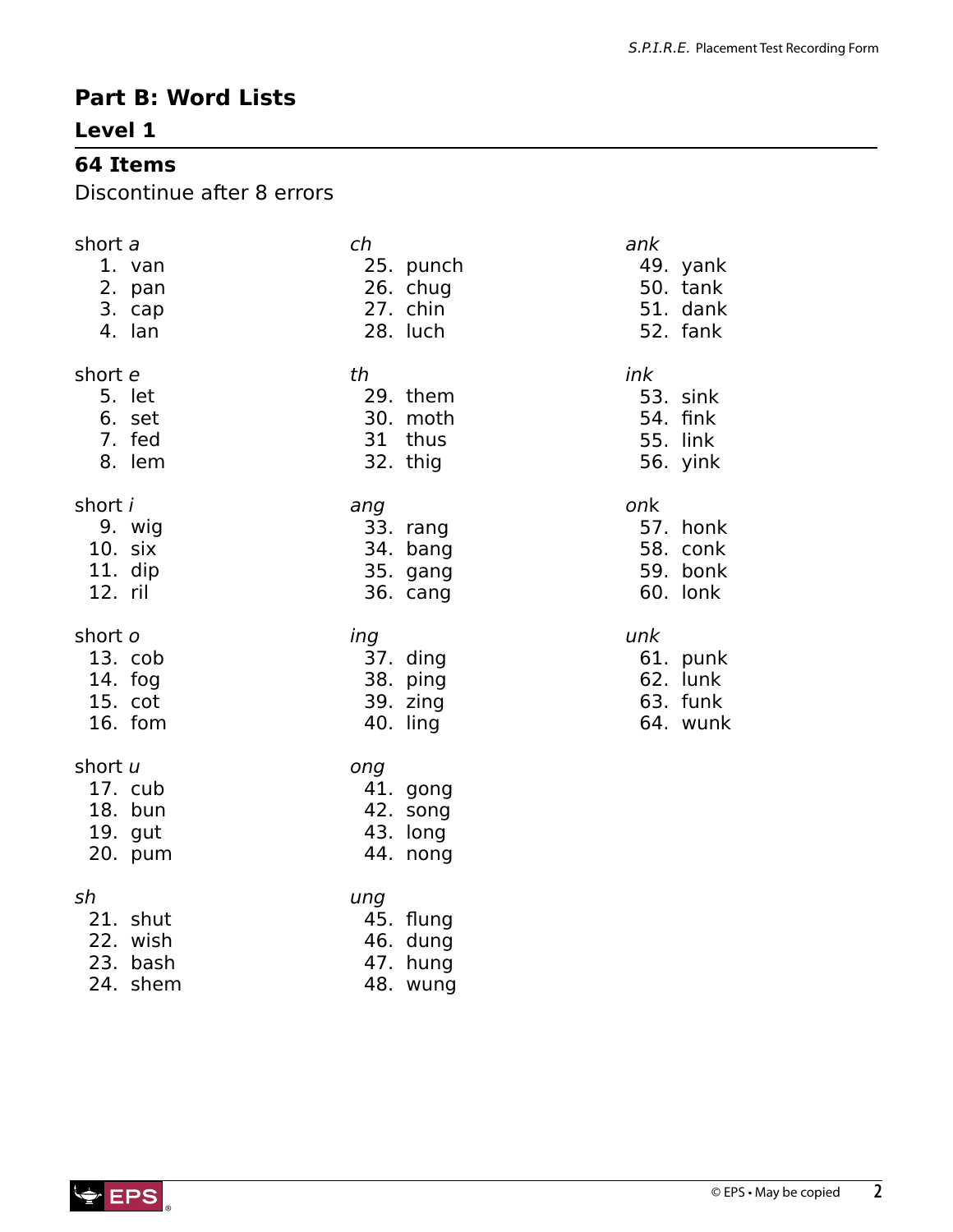## **53 Items**

Discontinue after 8 errors

| ff            | 1. huff<br>2. stuff<br>3. stiff<br>4. sloff     | qu    | 21. quest<br>22. quill<br>23. squid<br>24. squich  | $O - e$ | 42. robe<br>43. joke<br>44. stove<br>45. grofe |
|---------------|-------------------------------------------------|-------|----------------------------------------------------|---------|------------------------------------------------|
| $\mathcal{U}$ | 5. bell<br>6. thrill<br>7. swell<br>8. mell     | ck    | 25. tack<br>26. speck<br>27. smack<br>28. vack     | $u-e$   | 46. mule<br>47. mute<br>48. June<br>49. stuze  |
| SS            | 9. dress<br>10. miss<br>11. glass<br>12. hoss   | tch   | 29. switch<br>30. hutch<br>31. match<br>32. scatch | e-e     | 50. Pete<br>51. here<br>52. eve<br>53. spete   |
| all           | 13. small<br>14. stall<br>15. fall<br>16. frall | $a-e$ | 33. maze<br>34. shake<br>35. spade<br>36. mape     |         |                                                |
| wa            | 17. swat<br>18. wand<br>19. swan<br>20. wald    | i-e   | 37. quite<br>38. bite<br>39. time<br>40. five      |         |                                                |

41. dize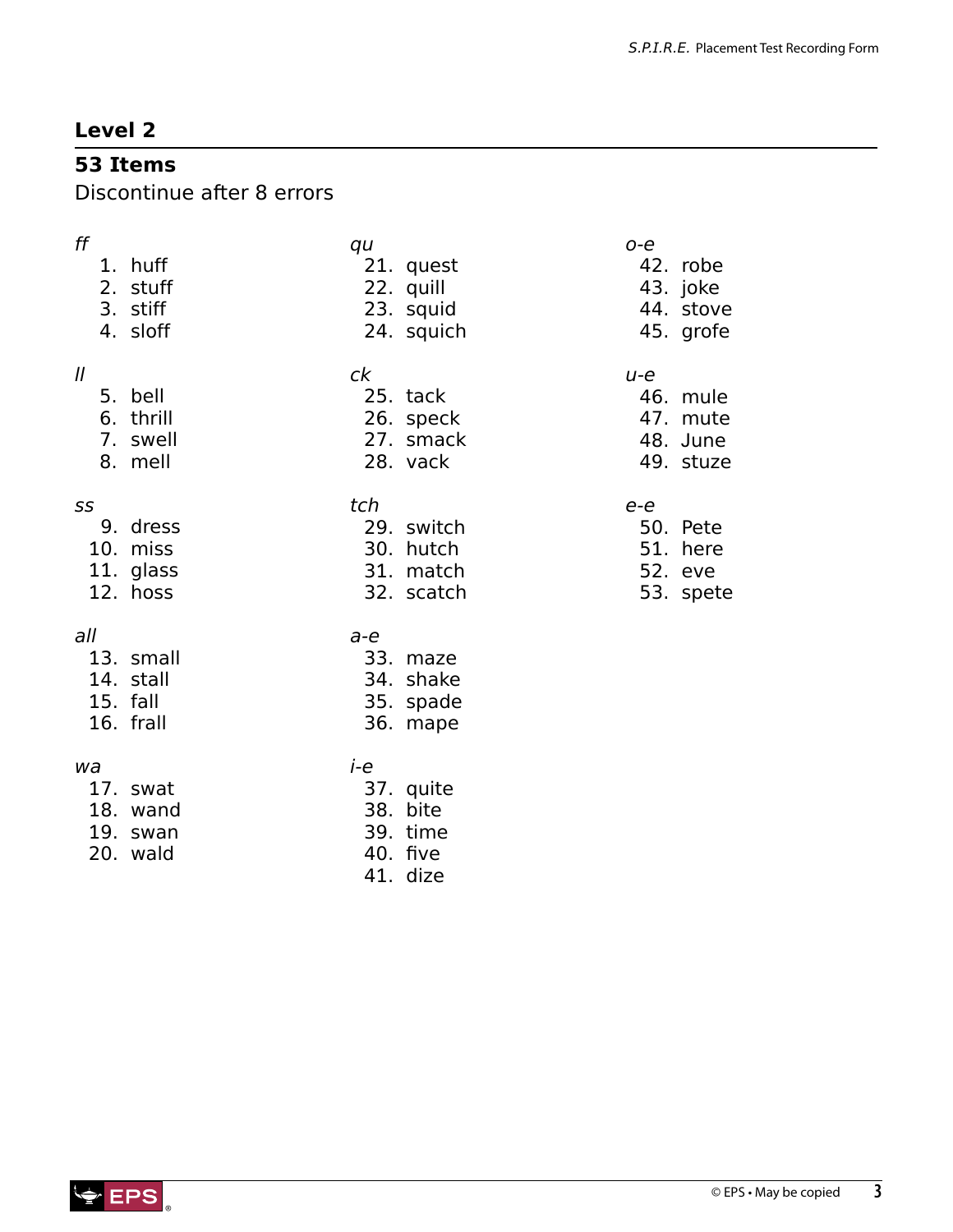## **Level 3** List A

# **56 Items**

Discontinue after 8 errors in Lists A and B combined

| e<br>1. belong<br>2. he<br>3. renew<br>4. je           | ost<br>25. post<br>26. most<br>27. host<br>28. zost            | ing<br>49. lifting<br>50. sending<br>51. thinking<br>52. manding |
|--------------------------------------------------------|----------------------------------------------------------------|------------------------------------------------------------------|
| O<br>5. lo<br>6. solo<br>7. polo<br>8. po              | oll<br>29. toll<br>30. scroll<br>31. poll<br>32. groll         | er<br>53. boxer<br>54. colder<br>55. simper<br>56. zayer         |
| У<br>9. fly<br>$10.$ try<br>11. sly<br>12. sny         | ay<br>33. tray<br>34. stay<br>35. clay<br>36. blay             |                                                                  |
| ild<br>13. mild<br>14. child<br>15. wild<br>16. kild   | ed<br>37. hunted<br>38. tested<br>39. planted<br>40. tated     |                                                                  |
| old<br>17. mold<br>18. scold<br>19. bold<br>20. wejold | $\mathsf S$<br>41. frogs<br>42. lamps<br>43. sands<br>44. cugs |                                                                  |
| ind<br>21. grind<br>22. blind<br>23. mind<br>24. drind | es<br>45. boxes<br>46. wishes<br>47. benches<br>48. zeshes     |                                                                  |

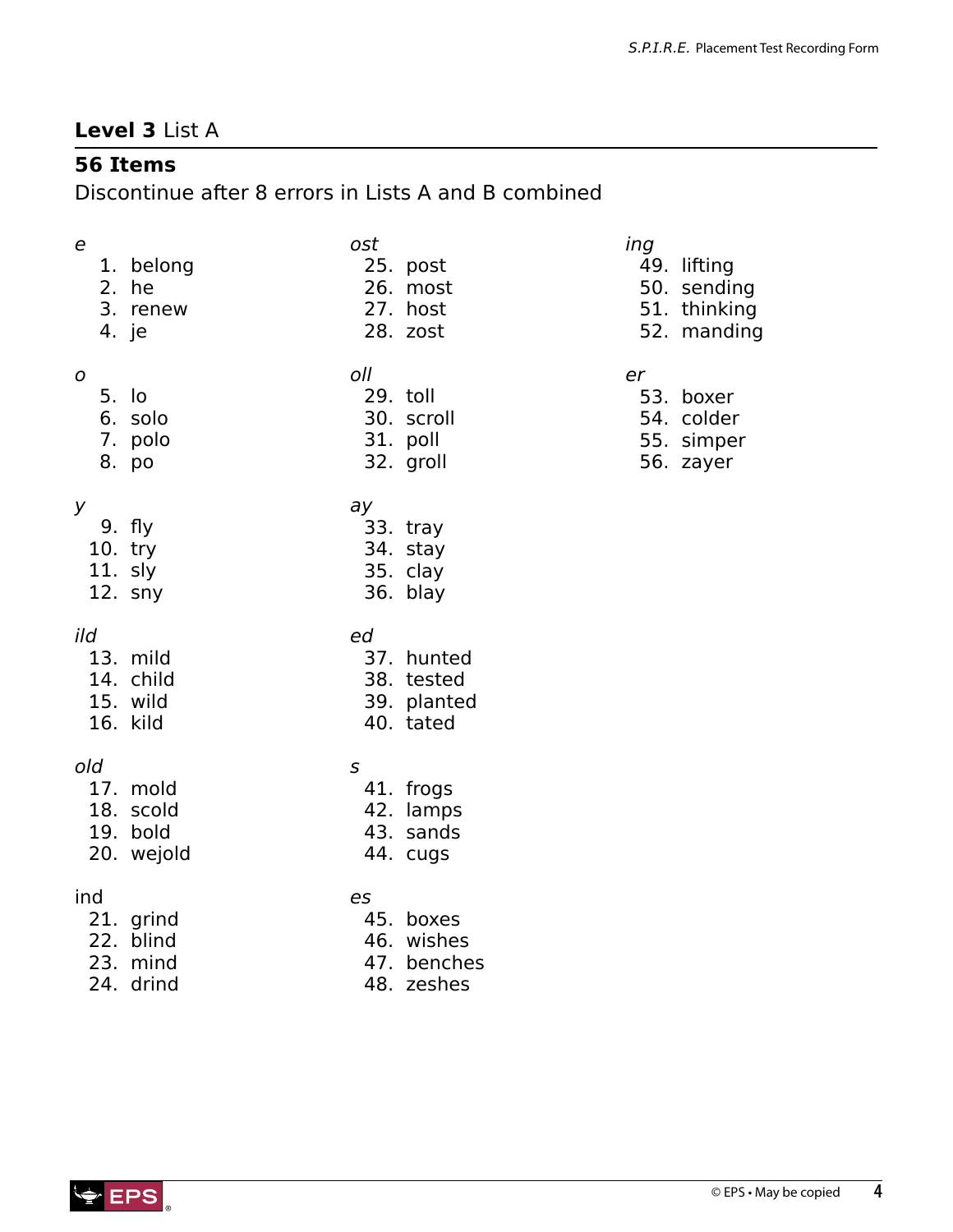# **Level 3** List B

# **56 Items**

Discontinue after 8 errors in Lists A and B combined

### *est*

- 1. pinkest
- 2. wildest
- 3. fastest
- 4. yeyest

#### *en*

- 5. olden
- 6. lengthen
- 7. thicken
- 8. landen

### *ish*

- 9. selfish
- 10. tallish
- 11. pinkish
- 12. yallish

### *ly*

- 13. gladly
- 14. boldly
- 15. bravely
- 16. scoftly

### *y*

- 17. rusty
- 18. frisky
- 19. sandy
- 20. umpy

### *ful*

- 21. playful
- 22. restful
- 23. useful
- 24. sishful

| ness |              |
|------|--------------|
|      | 25. gladness |
|      | 26. boldness |

- 27. kindness
- 28. zimness
- 

### *less*

- 29. matchless
- 30. hatless
- 31. restless
- 32. indless

#### double consonant

- 33. traffic
- 34. rabbit
- 35. supper
- 36. rillet

#### double consonant

- 37. umpire
- 38. plastic
- 39. contest
- 40. intis

### *ou*

- 41. proud
- 42. blouse
- 43. sound
- 44. cout

### *ou*

- 45. shoulder
- 46. soul
- 47. court
- 48. toul

## *ou*

- 49. country
- 50. tough
- 51. cousin
- 52. zouch

#### *ou*

- 53. croup
- 54. coupon
- 55. group
- 56. throup

®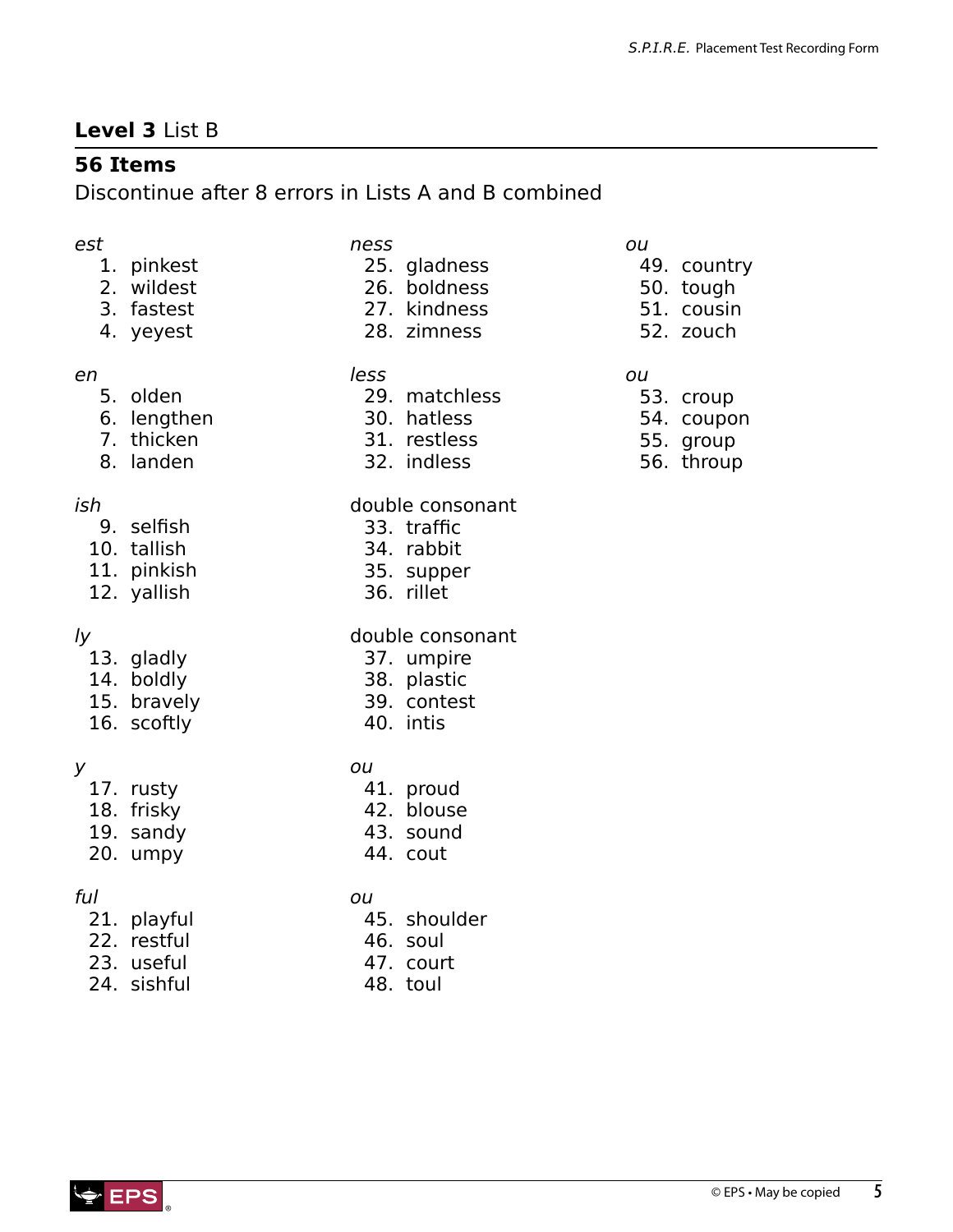# **48 Items**

Discontinue after 8 errors

| ea<br>4. | 1. neat<br>2. meal<br>3. each<br>peand           | ee                      | 25. street<br>26. sweep<br>27. need<br>28. leeg   |
|----------|--------------------------------------------------|-------------------------|---------------------------------------------------|
| ea       | 5. meant<br>6. thread<br>7. instead<br>8. inlead | OO<br>30.<br>31.<br>32. | 29. scoop<br>tool<br>tooth<br>troom               |
| le<br>9. | brittle<br>10. ankle<br>11. middle<br>12. muttle | OO                      | 33. brook<br>34. stood<br>35. hook<br>36. sook    |
| ea       | 13. great<br>14. break<br>15. steak<br>16. yeat  | igh                     | 37. sigh<br>38. bright<br>39. night<br>40. swight |
| оа       | 17. float<br>18. loan<br>19. toast               | ie<br>41. lie<br>43.    | 42. flies<br>tie                                  |
|          | 20. moach                                        |                         | 44. mies                                          |

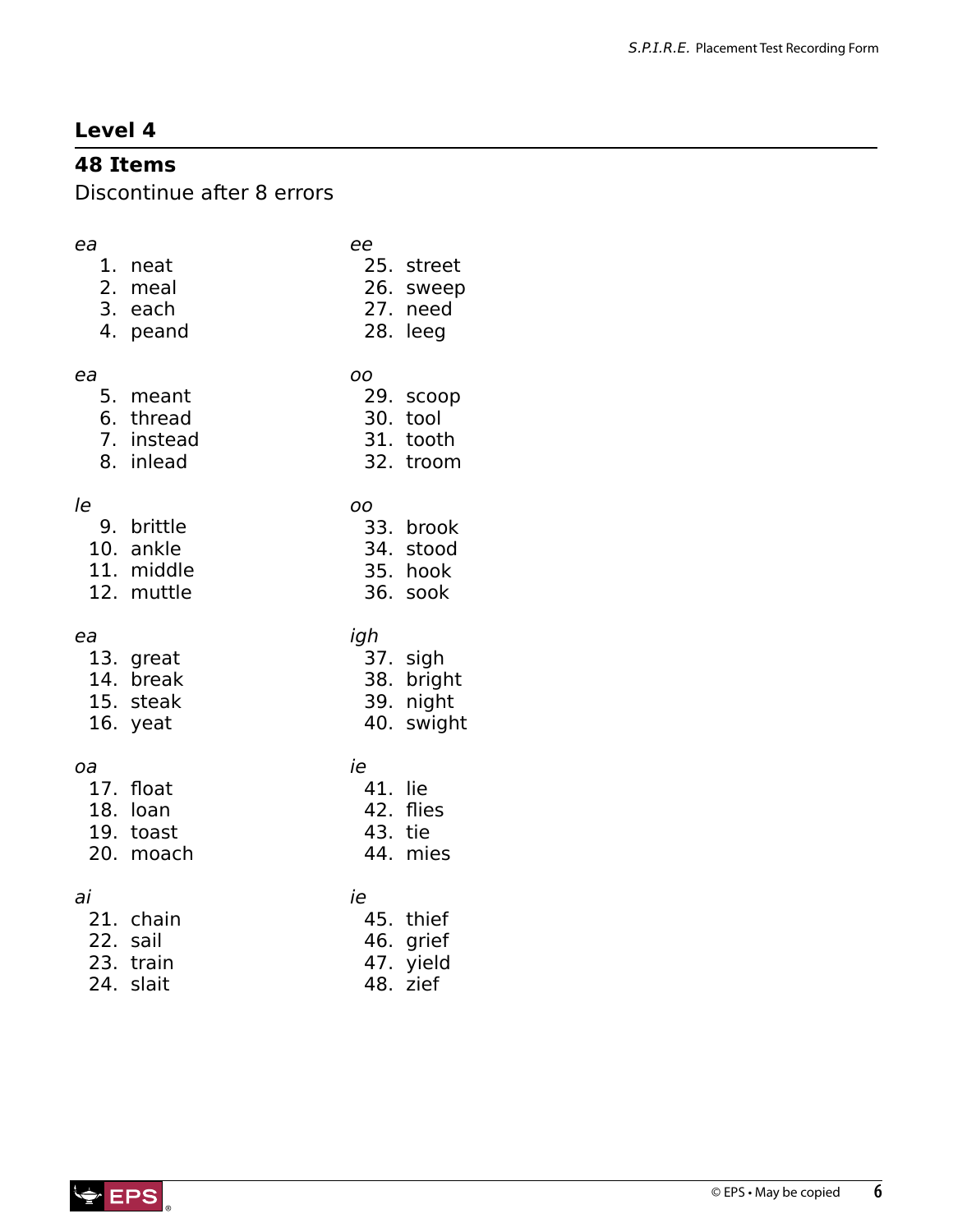# **60 Items**

Discontinue after 8 errors

| soft c      | wor         |
|-------------|-------------|
| 1. piece    | 25. worth   |
| 2. cell     | 26. worst   |
| 3. space    | 27. worm    |
| 4. cyss     | 28. worch   |
| soft g      | dge         |
| 5. general  | 29. wedge   |
| 6. giblet   | 30. badger  |
| 7. page     | 31. budge   |
| 8. gymitol  | 32. medge   |
| er          | ose/ise     |
| 9. term     | 33. suppose |
| 10. lantern | 34. wise    |
| 11. clerk   | 35. rose    |
| 12. onerge  | 36. trose   |
|             |             |
| ir          | OW          |
| 13. twirl   | 37. blown   |
| 14. squirt  | 38. shadow  |
| 15. thirst  | 39. flown   |
| 16. nirt    | 40. klow    |
| ur          | <b>OW</b>   |
| 17. sturdy  | 41. prowl   |
| 18. furnish | 42. clown   |
| 19. curve   | 43. howl    |
| 20. wurty   | 44. drowd   |

*or* 49. order 50. stork 51. worn 52. shord

#### *ar*

- 53. marble
- 54. starch
- 55. chart
- 56. parn

### *ar*

- 57. swarm
- 58. wart
- 59. quart 60. swarp